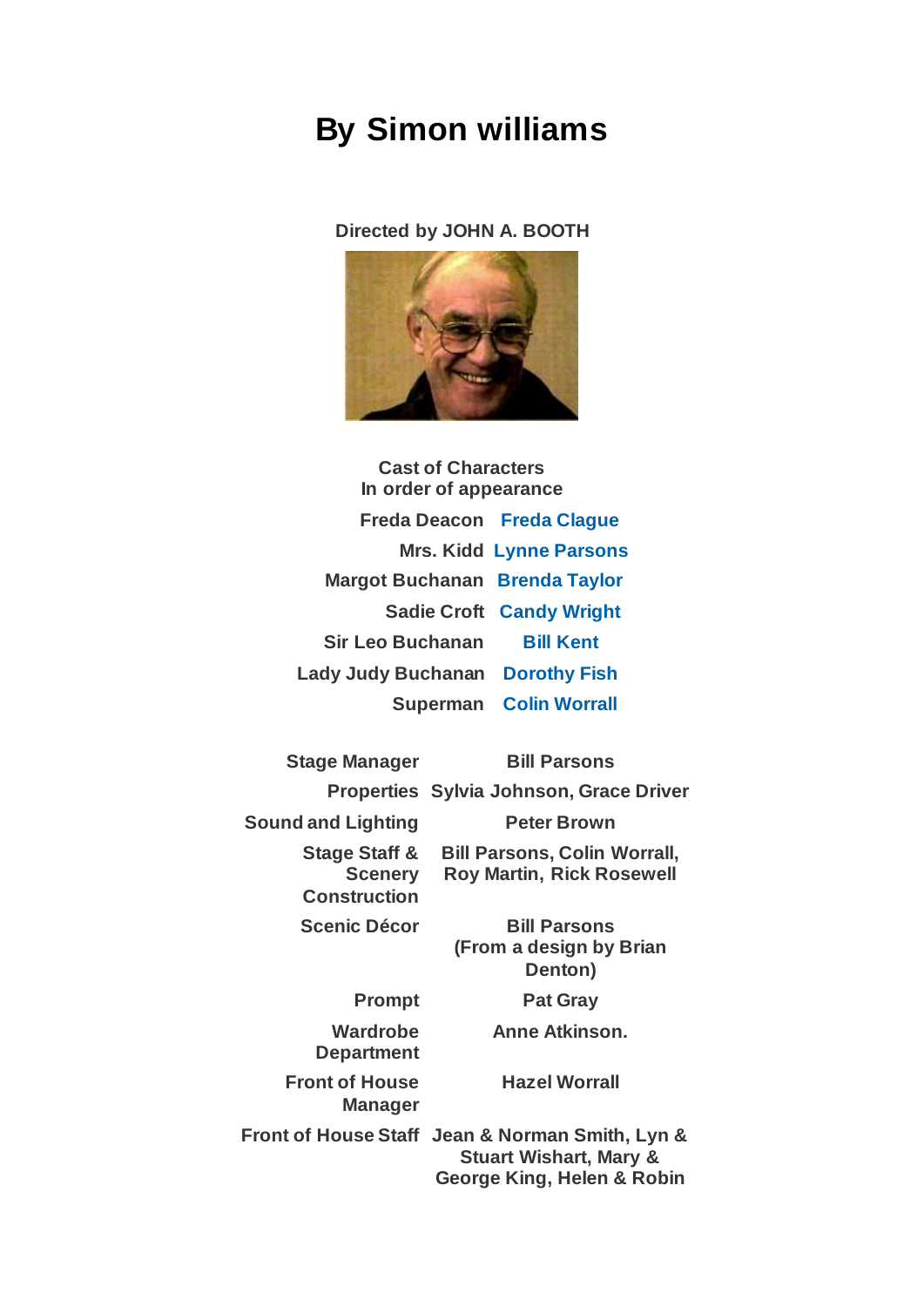**Baxter, Jan Walker, Peter Clague, Ann Hosking, Pat Greenwood, Jean & Roy Martin Bar Management & Denis & Beryl King, Jenny & Staff Keith Hart Box Office Ticket Sales Rick Rosewell, Anne Rosewell Publicity Candy Wright. Programme Elaine Farrow.**

**Brenda Taylor - ' Margot Buchanan'**



**Previously seen as Cinderella's wicked stepmother, a bossy woman, and the indomitable Phoebe Reece of Farndale Avenue - another bossy woman! For her second foray into our very successful Treasure Island Pantomime in January she masqueraded as Jolly Roger- a bossy man! Brenda is a very talented actress and a great asset to Careline. In this production she plays a very witty ex-actress and is trying to forget it is her 70th birthday!**

**Bill Kent - 'Sir Leo Buchanan'**



**Bill has acted in amateur theatre for over 40 years, starting whilst a fighter pilot in the RAF. His greatest love is farce - who could forget his hilarious performance in our last play "Caught in the Net" and in "Treasure Island" he played a rather deaf doctor stupidly well! In this production 'Laying the Ghost' he plays an actor trying to please all of the women in his life, with extremely funny consequences. This will be Bill's fifth appearance for Careline and we certainly hope it won't be his last! He says that life is too serious to be taken seriously! And so say all of us Bill!**

**Dorothy M. Fish - 'Lady Judy Buchanan'**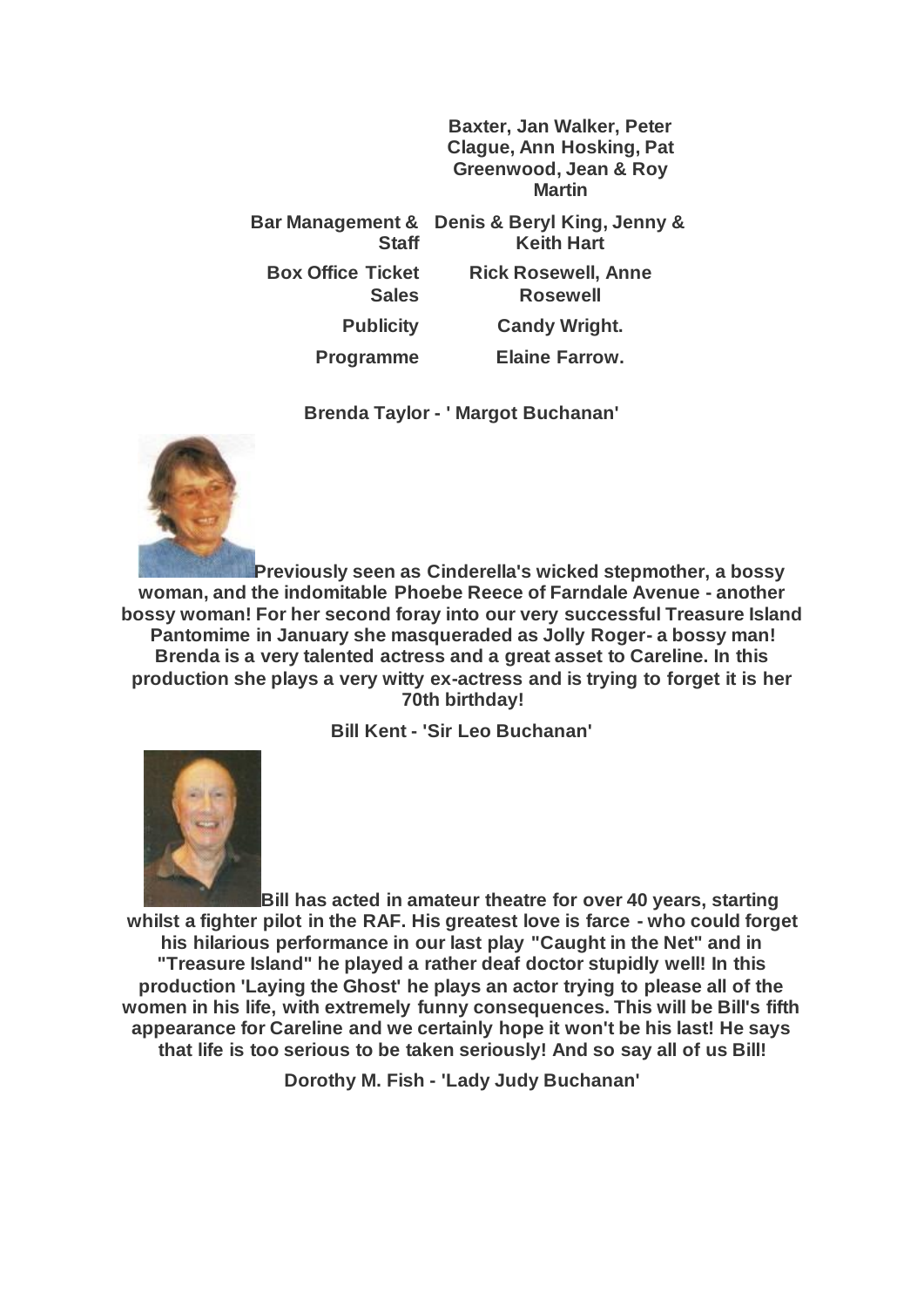

**Dorothy brings a wealth of experience as an Amateur in the UK having proved her abilities in a good many of the most demanding roles in musical theatre. She won an 'Oscar' for Miss Adelaide in "Guys & Dolls" Also played the leading role in the award winning amateur premier of "Irene" staged at the Manchester Opera House. Since coming to live in Spain, Dorothy joined the Careline Theatre taking part in five Pantomimes. Her love of comedy was demonstrated in her role as the piano-playing Mrs Fraser in "Stepping Out" and as Mary in last year's production of "Caught in the Net". Dorothy took part in the M.A.S.K. production of "Cole" and "Let's All Go Down The Strand"**

**Freda Clague - 'Freda Deacon'**



**This is Freda's first drama part with Careline Theatre Group, although she did appear in the first production of "Cinderella" nine years ago. She has been involved in amateur theatre for many years, playing a wide variety of roles. The part of her namesake 'Freda' in the current production is a challenge, although the description 'barmy old actress' might be said by many to be very accurate! We don't think so Freda!**

**Candy Wright - 'Sadie Croft'**



**Candy has appeared in countless productions with Castle Theatre and Careline. Her favourite with us to date was as the gum-chewing 'Sylvia' in our very successful "Stepping Out" Candy is a stalwart of Careline Theatre Group and our Pantomime 'Treasure Island' saw her not only playing a very convincing 'Long John Silver' ah-ha!, but also very successfully directed the production too. Candy loves playing comedy roles, and we think you will agree, she does it so well!**

**Lynne Parsons - 'Mrs. Kidd'**